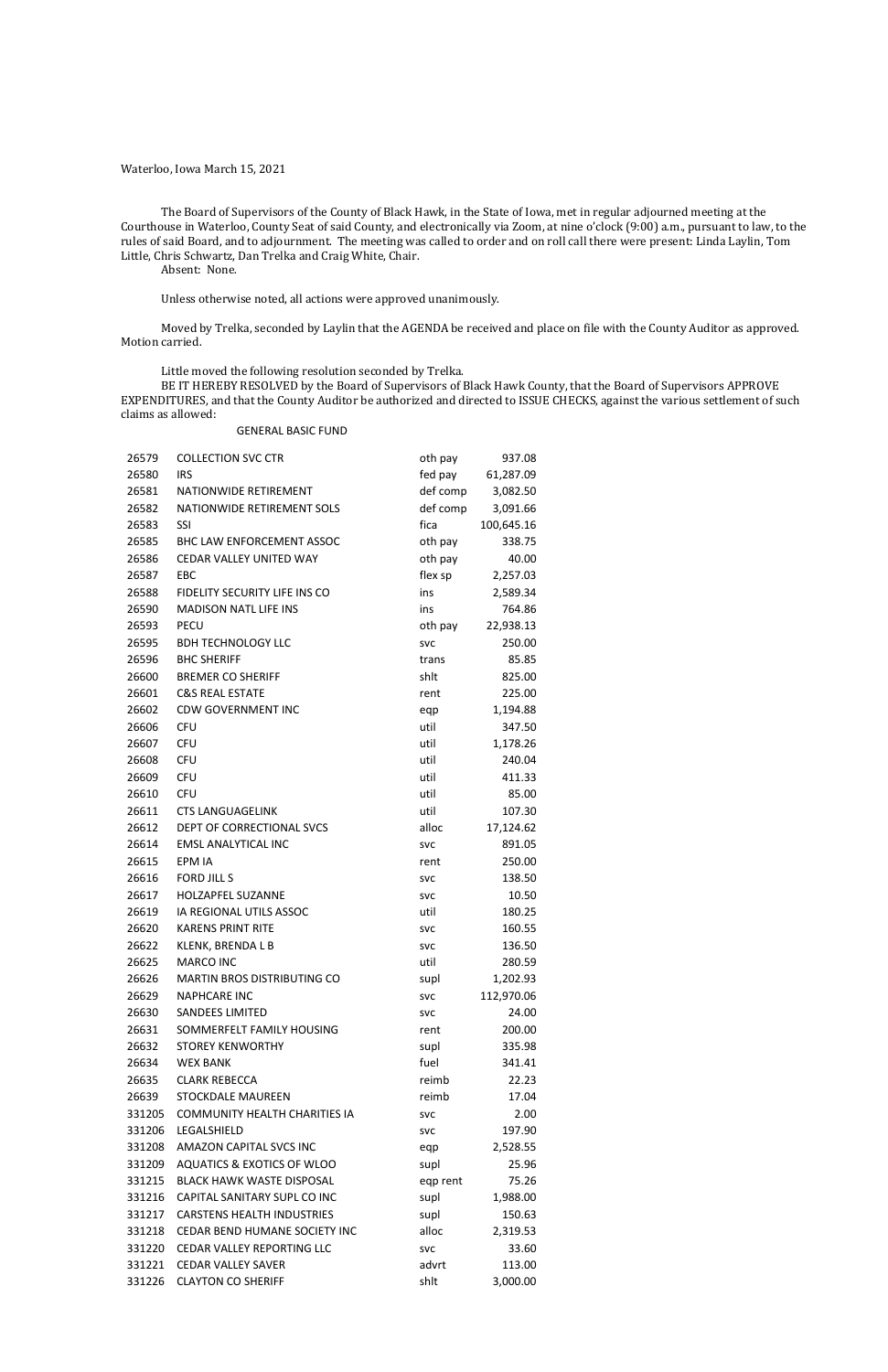| 331227 | <b>COAST TO COAST COMPUTER PRODUCTS</b> | supl       | 595.02    |
|--------|-----------------------------------------|------------|-----------|
| 331228 | <b>CONFERENCE TECHNOLOGIES</b>          | <b>SVC</b> | 3,426.92  |
| 331229 | <b>COOK'S OUTDOORS</b>                  | supl       | 7.00      |
| 331231 | <b>COURIER</b>                          | publ       | 619.54    |
| 331235 | FAMILY PSYCHOLOGY ASSOCS PC             | <b>SVC</b> | 400.00    |
| 331236 | <b>FEDEX</b>                            | <b>SVC</b> | 113.67    |
| 331237 | <b>GALLS LLC</b>                        | unif       | 390.99    |
| 331238 | HAGARTY WAYCHOFF GRARUP FUNERAL SVC     | <b>SVC</b> | 2,500.00  |
| 331240 | IN THE LINE OF DUTY                     | <b>SVC</b> | 995.00    |
| 331242 | IA ASSOC OF CO COMMISSIONERS & VETS     | edu        | 240.00    |
| 331245 | <b>IA UNIVERSITY OF</b>                 | <b>SVC</b> | 48.00     |
| 331246 | JOHNSON, LINDA                          | <b>SVC</b> | 136.50    |
| 331249 | <b>LABSOURCE INC</b>                    | supl       | 9,533.40  |
| 331250 | <b>LAMAR COMPANIES THE</b>              | <b>SVC</b> | 67,600.00 |
| 331252 | <b>MALAISE SUSAN</b>                    | <b>SVC</b> | 308.00    |
| 331253 | <b>MCCARTER JOHN L</b>                  | <b>SVC</b> | 229.50    |
| 331255 | MHP 2216 LINCOLN STREET LLC             | rent       | 225.00    |
| 331256 | MID AMERICAN ENERGY                     | util       | 5,392.04  |
| 331259 | MID AMERICAN ENERGY                     | util       | 131.84    |
| 331260 | <b>NAPA AUTO PARTS</b>                  | supl       | 59.88     |
| 331261 | <b>NELSON LARRY</b>                     | rent       | 275.00    |
| 331263 | NORTH IA JUVENILE DETENTION SVCS        | shlt       | 1,275.00  |
| 331264 | OFFICE DEPOT                            | supl       | 17.86     |
| 331265 | OSTBY, LISA                             | rent       | 225.00    |
| 331266 | PATHWAYS BEHAVIORAL SVCS                | training   | 362.43    |
| 331269 | PROACTIVE SOLS INC                      | supl       | 2,304.00  |
| 331271 | RICOH USA INC                           | supl       | 167.16    |
| 331274 | <b>SANDERS FUNERAL SVC</b>              | <b>SVC</b> | 2,500.00  |
| 331276 | SCHUMACHER ELEVATOR CO                  | eqp rpr    | 280.00    |
| 331277 | SILVER EAGLE HARLEY DAVIDSON            | <b>SVC</b> | 376.87    |
| 331278 | SPEE DEE DELIVERY SVC INC               | <b>SVC</b> | 92.10     |
| 331280 | SUMMIT FOOD SVC, LLC                    | food       | 10,684.97 |
| 331282 | THE SHRED MASTER LLC                    | <b>SVC</b> | 106.52    |
| 331283 | TITAN MACHINERY INC                     | supl       | 317.75    |
| 331286 | <b>US CELLULAR</b>                      | util       | 1,525.62  |
| 331288 | <b>US CREMATION SOCIETY</b>             | <b>SVC</b> | 2,295.00  |
| 331290 | <b>VERIZON WIRELESS</b>                 | util       | 40.01     |
| 331291 | <b>VERU INC</b>                         | supl       | 1,900.00  |
| 331293 | <b>WATERFALLS CAR WASH</b>              | <b>SVC</b> | 67.80     |
| 331294 | <b>WLOO CITY OF</b>                     | fuel       | 73.45     |
| 331295 | <b>WLOO WATER WORKS</b>                 | util       | 180.86    |
| 331296 | <b>WERTJES UNIFORMS</b>                 | <b>SVC</b> | 2,019.77  |
| 331297 | <b>WEST PAYMENT CTR</b>                 | <b>SVC</b> | 4,506.75  |
|        | <b>GENERAL SUPPLEMENTAL FUND</b>        |            |           |
| 26580  | <b>IRS</b>                              | fed pay    | 415.64    |
| 26582  | NATIONWIDE RETIREMENT SOLS              | def comp   | 500.00    |
| 26583  | SSI                                     | fica       | 970.78    |
| 26588  | FIDELITY SECURITY LIFE INS CO           | ins        | 8.36      |
| 26613  | <b>ELECTION SYSTEMS &amp; SOFTWARE</b>  | <b>SVC</b> | 64,475.00 |

| 26613  | <b>ELECTION SYSTEMS &amp; SOFTWARE</b> | <b>SVC</b> | 64,475.00 |
|--------|----------------------------------------|------------|-----------|
| 26624  | LUTHERAN SVCS OF IA                    | shitr      | 466.50    |
| 26632  | <b>STOREY KENWORTHY</b>                | supl       | 191.20    |
| 331222 | CENTRAL IA JUVENILE DET CNT            | alloc      | 400.00    |
| 331230 | <b>COURIER</b>                         | <b>SVC</b> | 609.00    |
| 331231 | <b>COURIER</b>                         | publ       | 73.50     |
| 331232 | DELAGARDELLE, EILEEN K                 | <b>SVC</b> | 200.00    |
| 331241 | <b>INTABLLC</b>                        | <b>SVC</b> | 609.80    |
| 331247 | <b>KRESSER, JOAN</b>                   | <b>SVC</b> | 200.78    |
| 331248 | <b>LABELS DIRECT</b>                   | supl       | 160.00    |
| 331254 | MCCULLOUGH, MAX                        | <b>SVC</b> | 23.20     |
| 331262 | NORRIS, KATHLEEN                       | <b>SVC</b> | 36.90     |
| 331263 | NORTH IA JUVENILE DETENTION SVCS       | alloc      | 33,560.00 |
| 331264 | OFFICE DEPOT                           | supl       | 830.39    |
| 331266 | PATHWAYS BEHAVIORAL SVCS               | training   | 10.00     |
| 331275 | SCHMITZ PATRICIA J                     | <b>SVC</b> | 258.97    |
| 331281 | TEGTMEIER, ALINE J                     | <b>SVC</b> | 27.10     |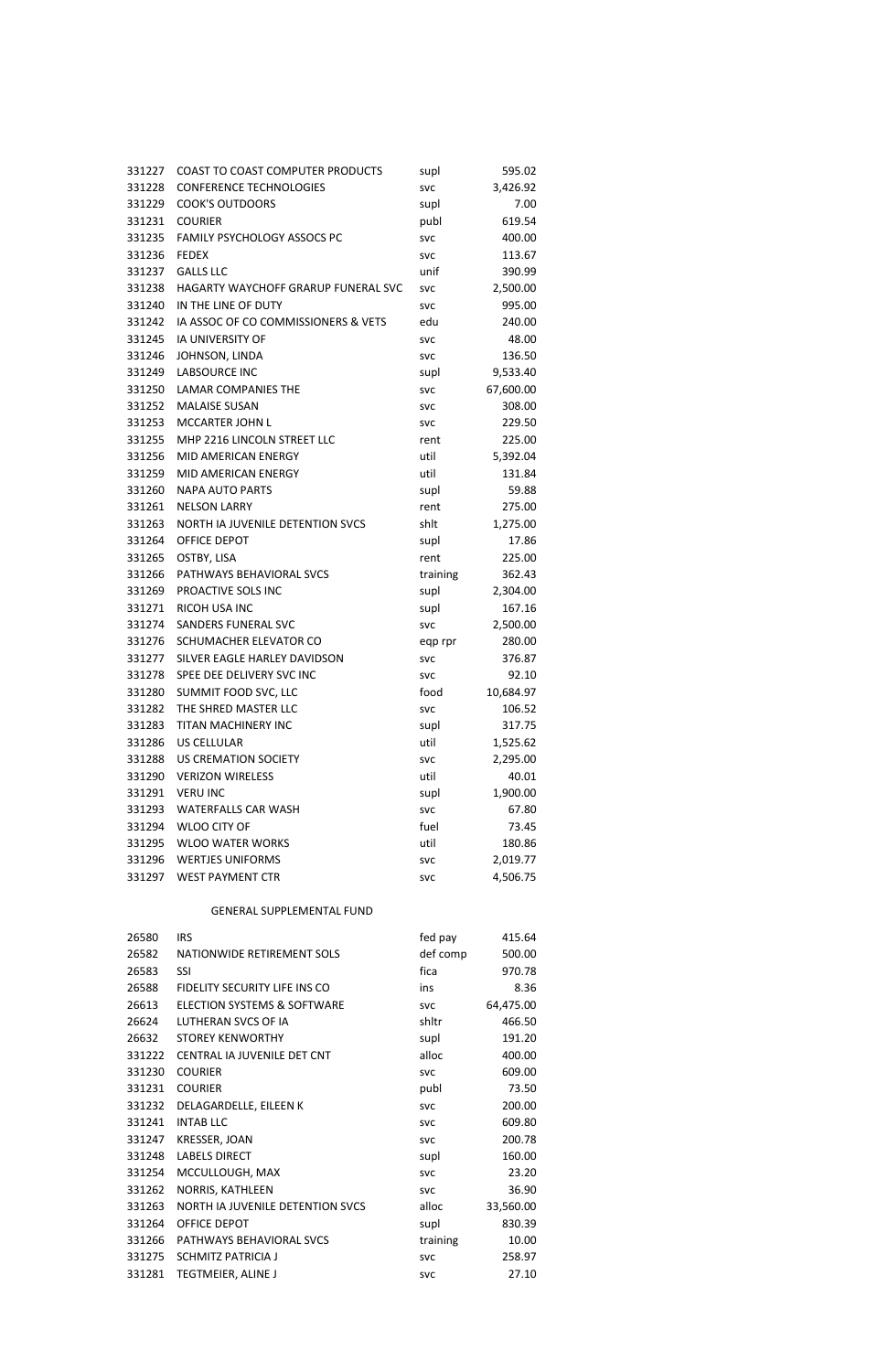## CO SVCS FUND

| 26580 | <b>IRS</b>                    | fed pay  | 237.28 |
|-------|-------------------------------|----------|--------|
| 26581 | NATIONWIDE RETIREMENT         | def comp | 75.00  |
| 26583 | <b>SSI</b>                    | fica     | 396.00 |
| 26588 | FIDELITY SECURITY LIFE INS CO | ins      | 8.36   |
| 26590 | <b>MADISON NATL LIFE INS</b>  | ins      | 1.50   |

# RURAL BASIC FUND

| 26579 | <b>COLLECTION SVC CTR</b>        | oth pay  | 872.80   |
|-------|----------------------------------|----------|----------|
| 26580 | <b>IRS</b>                       | fed pay  | 5,117.87 |
| 26581 | NATIONWIDE RETIREMENT            | def comp | 37.50    |
| 26583 | SSI                              | fica     | 6,967.48 |
| 26585 | <b>BHC LAW ENFORCEMENT ASSOC</b> | oth pay  | 76.25    |
| 26588 | FIDELITY SECURITY LIFE INS CO    | ins      | 158.83   |
| 26590 | <b>MADISON NATL LIFE INS</b>     | ins      | 8.70     |
| 26593 | <b>PECU</b>                      | oth pay  | 2,643.87 |

#### SECONDARY ROADS FUND

| 26580  | <b>IRS</b>                       | fed pay    | 7,817.06  |
|--------|----------------------------------|------------|-----------|
| 26581  | NATIONWIDE RETIREMENT            | def comp   | 580.00    |
| 26582  | NATIONWIDE RETIREMENT SOLS       | def comp   | 175.00    |
| 26583  | SSI                              | fica       | 13,761.34 |
| 26586  | <b>CEDAR VALLEY UNITED WAY</b>   | oth pay    | 28.00     |
| 26588  | FIDELITY SECURITY LIFE INS CO    | ins        | 450.65    |
| 26590  | <b>MADISON NATL LIFE INS</b>     | ins        | 124.55    |
| 26593  | <b>PECU</b>                      | oth pay    | 1,547.50  |
| 26594  | <b>ANTON SALES</b>               | supl       | 145.95    |
| 26603  | CF CITY OF                       | fuel       | 355.37    |
| 26604  | <b>CFU</b>                       | util       | 7.25      |
| 26618  | <b>HUDSON CITY OF</b>            | util       | 35.58     |
| 26623  | <b>KWIK TRIP INC</b>             | fuel       | 1,008.65  |
| 26628  | MILLER, NEAL A                   | unif       | 120.00    |
| 26633  | <b>SUPERIOR WELDING SUPL</b>     | <b>SVC</b> | 426.67    |
| 331207 | <b>AGVANTAGE FS INC</b>          | fuel       | 3,165.69  |
| 331208 | AMAZON CAPITAL SVCS INC          | supl       | 843.64    |
| 331212 | BENTONS READY MIXED CONCRETE INC | supl       | 3,193.13  |
| 331214 | <b>BHC LANDFILL</b>              | <b>SVC</b> | 15.00     |
| 331215 | <b>BLACK HAWK WASTE DISPOSAL</b> | <b>SVC</b> | 187.15    |
| 331223 | <b>CENTURYLINK</b>               | util       | 76.07     |
| 331224 | <b>CENTURYLINK</b>               | util       | 50.56     |
| 331225 | <b>CENTURYLINK</b>               | util       | 54.69     |
| 331233 | <b>DONS TRUCK SALES INC</b>      | eqp rpr    | 584.77    |
| 331234 | <b>DUNKERTON COOP ELEVATOR</b>   | fuel       | 1,180.46  |
| 331239 | <b>HIWAY PRODUCTS INC</b>        | supl       | 5,745.00  |
| 331266 | PATHWAYS BEHAVIORAL SVCS         | training   | 60.00     |
| 331268 | PHELPS UNIFORM SPECIALIST        | <b>SVC</b> | 55.75     |
| 331272 | SAM ANNIS & CO                   | fuel       | 2,151.85  |
| 331279 | <b>STOKES WELDING</b>            | eqp rpr    | 67.99     |
| 331289 | <b>VERIZON CONNECT NWF INC</b>   | util       | 689.79    |

#### JAIL COMMISSARY FUND

| 26580  | IRS                           | fed pay | 164.41   |
|--------|-------------------------------|---------|----------|
| 26583  | SSI                           | fica    | 480.50   |
| 26588  | FIDELITY SECURITY LIFE INS CO | ins     | 19.23    |
| 26599  | <b>BOB BARKER CO INC</b>      | supl    | 6,612.52 |
| 26621  | <b>KEEFE SUPL CO</b>          | food    | 7,641.18 |
| 26627  | MCKEE FOODS                   | food    | 110.66   |
| 331267 | PENNY PUBLICATIONS, LLC       | suppl   | 253.23   |
| 331273 | <b>SAMS WHOLESALE CLUB</b>    | food    | 451.12   |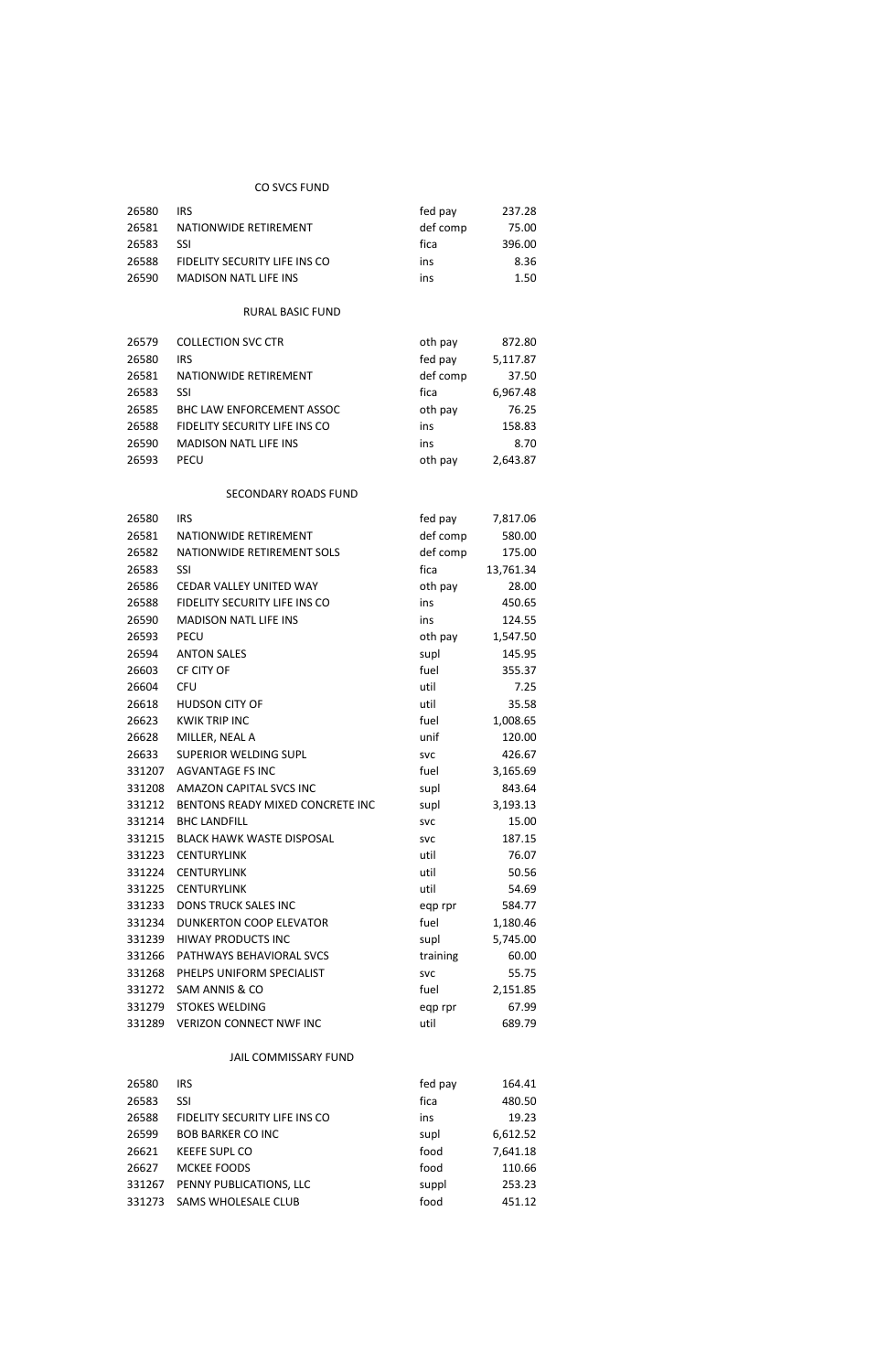#### **CONSERVATION TRUST FUND**

| 331208 | <b>AMAZON CAPITAL SVCS INC</b>      | eqp        | 954.73     |
|--------|-------------------------------------|------------|------------|
| 331211 | <b>AWARDS GIFTS &amp; ENGRAVING</b> | <b>SVC</b> | 80.00      |
| 331219 | CF LASER ENGRAVING LLC              | <b>SVC</b> | 30.00      |
| 331284 | TRUAX CO INC                        | eqp        | 600.66     |
|        |                                     |            |            |
|        | <b>INS TRUST FUND</b>               |            |            |
| 26584  | <b>NAVITUS HEALTH SOLS</b>          | ins        | 13,825.34  |
| 26589  | <b>MADISON NATIONAL LIFE INS</b>    | ins        | 1,022.88   |
| 26591  | PREFERRED ONE INS CO                | ins        | 118,646.99 |
| 26592  | PREFERRED ONE INS CO                | ins        | 69,646.40  |
|        |                                     | ins        |            |
|        | SELF-INSUR/LIAB, PROP ETC           |            |            |
| 331243 | IA COMMUNITIES ASSURANCE POOL       | oth pay    | 8,793.68   |
|        | SOLID WASTE ADMIN FUND              |            |            |
| 26580  | <b>IRS</b>                          | fed pay    | 548.12     |
| 26583  | <b>SSI</b>                          | fica       | 665.26     |
| 26590  | <b>MADISON NATL LIFE INS</b>        | ins        | 27.85      |
|        |                                     |            |            |
|        | E911 SVC COMMISSION FUND            |            |            |
| 26597  | <b>BHC TREASURER</b>                | oth pay    | 25,625.00  |
| 26598  | <b>BHC TREASURER</b>                | oth pay    | 25,625.00  |
| 26605  | <b>CFU</b>                          | util       | 332.07     |
| 331251 | LPC CONNECT                         | util       | 328.94     |
| 331257 | MID AMERICAN ENERGY                 | util       | 184.55     |
| 331258 | MID AMERICAN ENERGY                 | util       | 228.44     |
| 331287 | <b>US CELLULAR</b>                  | util       | 2,919.97   |
| 331298 | WINDSTREAM IA COMM                  | util       | 154.07     |
|        | <b>EMERGENCY MGMT FUND</b>          |            |            |
| 26580  | <b>IRS</b>                          | fed pay    | 271.74     |
| 26583  | SSI                                 | fica       | 394.40     |
| 26588  | FIDELITY SECURITY LIFE INS CO       | ins        | 8.36       |
| 26590  | <b>MADISON NATL LIFE INS</b>        | ins        | 15.00      |
| 331210 | <b>AT&amp;T MOBILITY</b>            | util       | 127.24     |
| 331213 | BERGANKDV TECHNOLOGY & CONSULTING   | <b>SVC</b> | 6.00       |
| 331285 | <b>US BANK</b>                      | <b>SVC</b> | 431.39     |
| 331294 | <b>WLOO CITY OF</b>                 | fuel       | 79.41      |
|        | <b>CONS COMM FUND</b>               |            |            |
|        |                                     |            |            |
| 26579  | <b>COLLECTION SVC CTR</b>           | oth pay    | 607.37     |
| 26580  | <b>IRS</b>                          | fed pay    | 5,545.09   |
| 26581  | NATIONWIDE RETIREMENT               | def comp   | 200.00     |

| 26585  | <b>BHC LAW ENFORCEMENT ASSOC</b> | oth pay    | 65.00    |
|--------|----------------------------------|------------|----------|
| 26588  | FIDELITY SECURITY LIFE INS CO    | ins        | 214.87   |
| 26590  | <b>MADISON NATL LIFE INS</b>     | ins        | 91.50    |
| 26593  | <b>PECU</b>                      | oth pay    | 852.00   |
| 26636  | GOETSCH, SKYE                    | reimb      | 89.57    |
| 26637  | LOLLEY, KELSEY                   | reimb      | 55.31    |
| 26638  | MICHAEL, ROBERT                  | reimb      | 265.67   |
| 331231 | <b>COURIER</b>                   | publ       | 23.62    |
| 331244 | IA LAW ENFORCEMENT ACADEMY       | edu        | 1,125.00 |
| 331266 | PATHWAYS BEHAVIORAL SVCS         | training   | 20.00    |
| 331270 | <b>QUILL CORP</b>                | supl       | 32.02    |
| 331299 | <b>XEROX CORP</b>                | <b>SVC</b> | 188.92   |

26582 NATIONWIDE RETIREMENT SOLS

26583 SSI

def comp 50.00

fica 10,035.78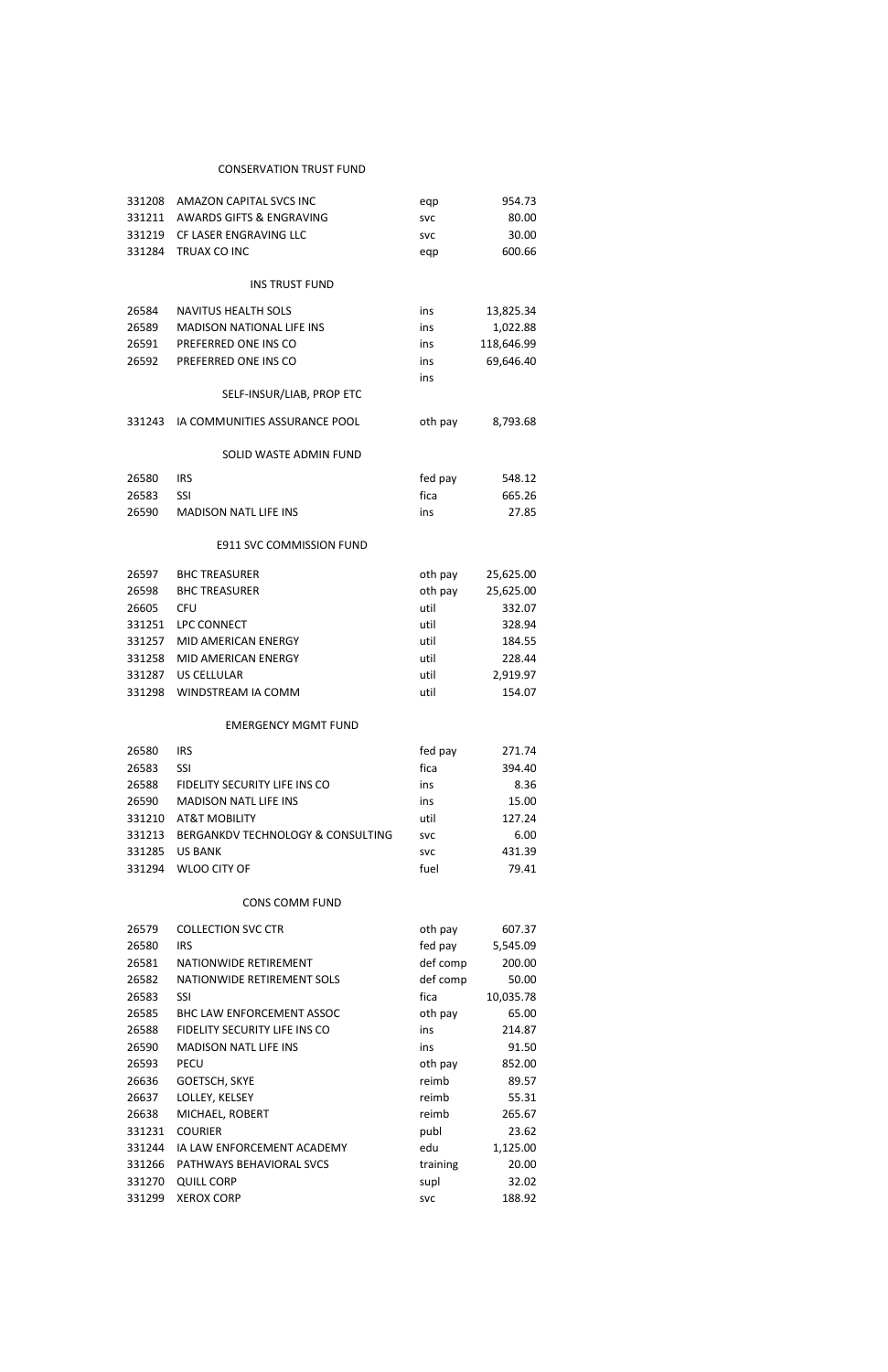#### CO ASSESSOR FUND

AYES: Laylin, Little, Schwartz, Trelka, White. NAYS: None. Resolution adopted.

| 26580  | <b>IRS</b>                      | fed pay    | 2,328.18 |
|--------|---------------------------------|------------|----------|
| 26581  | NATIONWIDE RETIREMENT           | def comp   | 1,445.00 |
| 26582  | NATIONWIDE RETIREMENT SOLS      | def comp   | 325.00   |
| 26583  | SSI                             | fica       | 4,254.36 |
| 26588  | FIDELITY SECURITY LIFE INS CO   | ins        | 57.69    |
| 26590  | <b>MADISON NATL LIFE INS</b>    | ins        | 89.49    |
| 26593  | <b>PECU</b>                     | oth pay    | 2,925.00 |
| 331206 | LEGALSHIELD                     | <b>SVC</b> | 30.70    |
| 331266 | <b>PATHWAYS BEHAVIORAL SVCS</b> | training   | 20.00    |
| 331271 | RICOH USA INC                   | <b>SVC</b> | 7,474.00 |
| 331292 | VISA                            | edu        | 441.35   |

RECEIVE PROJECT UPDATES FROM DEPARTMENT HEADS/ELECTED OFFICIALS. Assistant County Engineer Ryan Brennan said that motor graders are touching up washboarded roads. Health Department Director Nafissa Cisse-Egbuonye said that the county is still at the low-risk level for COVID-19 transmission.

Moved by Trelka, seconded by Laylin that the MINUTES of the Board Meeting held March 8, 2022 be and are hereby approved as submitted. Motion carried.

#### **CONSENT AGENDA**

Laylin moved the following RESOLUTION seconded by Trelka.

- A. TO APPROVE, RECEIVE, PLACE ON FILE WITH THE COUNTY AUDITOR
	- 1. The Board of Supervisors APPROVE INTERGOVERNMENTAL JOURNAL ENTRIES, and that the County Auditor be authorized and directed to TRANSFER monies within the various funds as submitted.

- B. TO RECEIVE AND PLACE ON FILE WITH THE COUNTY AUDITOR
	- 1. The PERMIT FOR UTILITY WORK WITHIN THE RIGHT-OF-WAY for MidAmerican Energy Company, Waterloo, Iowa for placement of underground electric utility on County right-of-way along Grundy Road as recommended by Catherine Nicholas, County Engineer.
	- 2. The PERMIT FOR UTILITY WORK WITHIN THE RIGHT-OF-WAY for MidAmerican Energy Company, Waterloo, Iowa for placement of overhead electric utility on County right-of-way along Crane Creek Road as recommended by Catherine Nicholas, County Engineer.

AYES: Laylin, Little, Schwartz, Trelka, White.

NAYS: None. Resolution adopted.

### **CONSENT AGENDA ENDS**

Trelka moved the following resolution seconded by Laylin.

BE IT HEREBY RESOLVED that the AGREEMENT between Black Hawk County and First Judicial District Department of Correctional Services (DCS) for the purpose of providing supervision and alternative inmate housing for prisoners who would otherwise be placed in the Black Hawk County Jail and to provide Intensive Pre-Trial Supervision in the amount of \$260,000 (0% Increase) between July 1, 2022 through June 30, 2023 be approved and direct the Chair to sign the same.

AYES: Laylin, Little, Schwartz, Trelka, White.

NAYS: None. Resolution adopted.

Little moved the following resolution seconded by Laylin.

BE IT HEREBY RESOLVED that the STATEMENT OF COMPLETION and FINAL ACCEPTANCE OF WORK for Project BROS-SWAP-C007(164)-SF-07 Bridge Replacement, CCS on Kimball Ave be approved and direct the Chair to sign for same and authorize and direct the Auditor to make final payment in the amount of \$12,458.64 with a total project cost of \$415,288.15 as recommended by Catherine Nicholas, County Engineer (Project contracted at \$415,071.74 total working days specified 45, working days used 41.5, liquidated damages assessed - \$0 contractor, Jim Schroeder Construction Inc., Bellevue, Iowa.

Assistant Engineer Brennan showed photos of the project and said it was one of two bridges of similar construction that were completed last year.

AYES: Laylin, Little, Schwartz, Trelka, White.

NAYS: None. Resolution adopted.

Trelka moved the following resolution seconded by Laylin.

BE IT HEREBY RESOLVED that the LOWEST RESPONSIBLE BID received from Manatt's, Brooklyn, IA, for Fiscal Year 2023 Seal Coat Maintenance, project number L-7523, in various locations throughout the county with a bid of \$92,058.50 (Engineer's Estimate \$119,050.00) be awarded as recommended by Catherine Nicholas, County Engineer.

| Transfer from Fund               | Amount  | Transfer to Fund | Amount  |
|----------------------------------|---------|------------------|---------|
| <b>COUNTY SERVICES FUND</b>      | $10.44$ | l GENERAL - DHS  | 10.44   |
| <b>GENERAL - SOCIAL SERVICES</b> | 5.30    | l GENERAL - DHS  | 5.30    |
|                                  |         |                  |         |
|                                  | 15.74   |                  | 15.74 l |